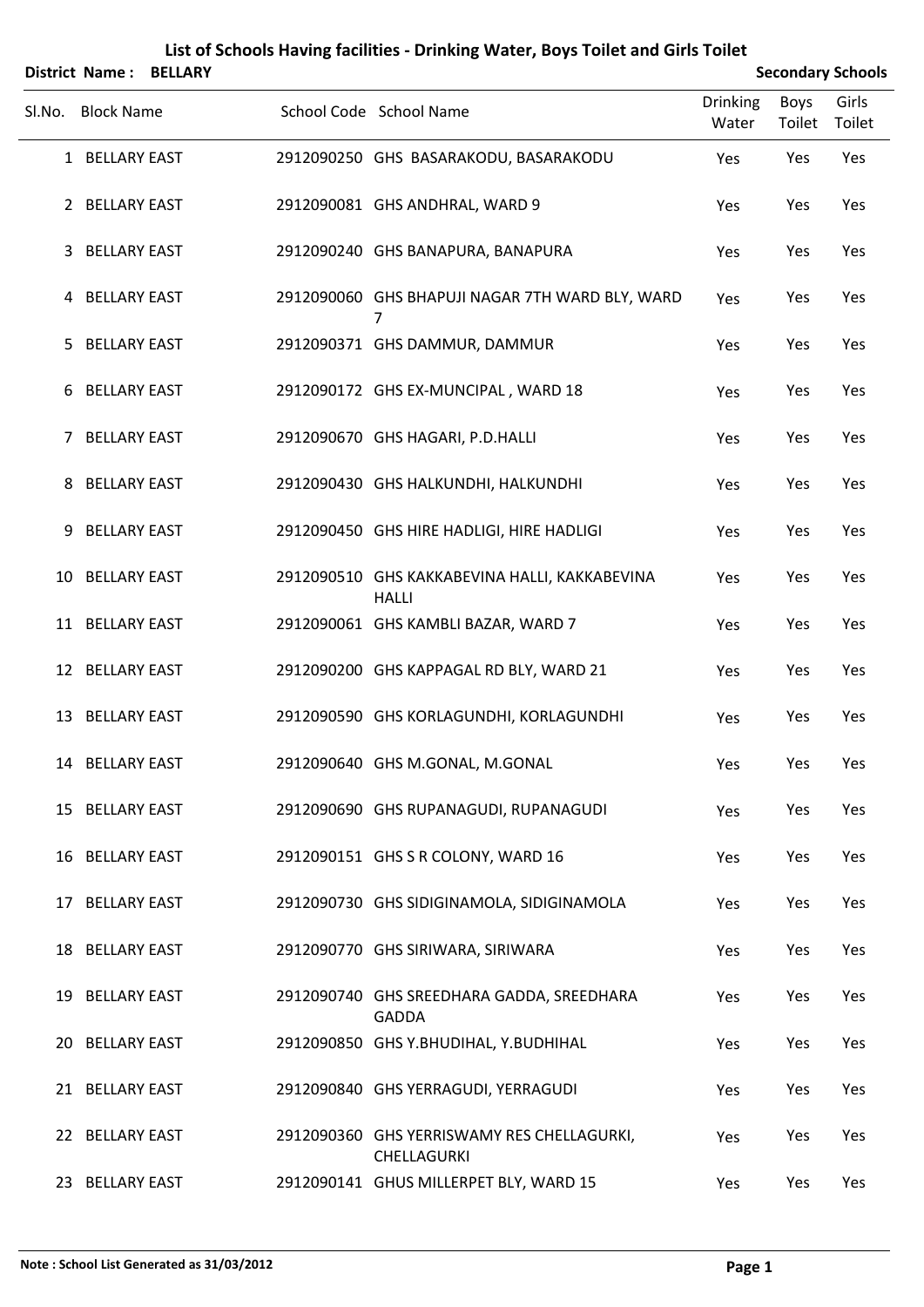|    | <b>District Name:</b> | <b>BELLARY</b> |                                                              |                          |                       | <b>Secondary Schools</b> |
|----|-----------------------|----------------|--------------------------------------------------------------|--------------------------|-----------------------|--------------------------|
|    | Sl.No. Block Name     |                | School Code School Name                                      | <b>Drinking</b><br>Water | <b>Boys</b><br>Toilet | Girls<br>Toilet          |
|    | 24 BELLARY EAST       |                | 2912091011 GOVT PU COLLEGE GIRLS, WARD 2                     | Yes                      | Yes                   | Yes                      |
|    | 25 BELLARY EAST       |                | 2912090631 GOVT PU COLLEGE MOKA, MOKA                        | Yes                      | Yes                   | Yes                      |
|    | 26 BELLARY WEST       |                | 2912010360 GHS H.VEERAPURA, H.VEERAPURA                      | Yes                      | Yes                   | Yes                      |
|    | 27 BELLARY WEST       |                | 2912011410 GHS BANDI HATTI(W), WARD 29                       | Yes                      | Yes                   | Yes                      |
| 28 | <b>BELLARY WEST</b>   |                | 2912011171 GHS CB BLY(W), WARD 23                            | Yes                      | Yes                   | Yes                      |
|    | 29 BELLARY WEST       |                | 2912010270 GHS GENIKEHAL, GENIKEHAL                          | Yes                      | Yes                   | Yes                      |
| 30 | <b>BELLARY WEST</b>   |                | 2912010551 GHS GIRLS HS KURUGODU, KURUGODU                   | Yes                      | Yes                   | Yes                      |
|    | 31 BELLARY WEST       |                | 2912010290 GHS GUTHIGANUR (W), GUTHIGANUR                    | Yes                      | Yes                   | Yes                      |
|    | 32 BELLARY WEST       |                | 2912010690 GHS HOSA NELLUDI(W), NELLUDI                      | Yes                      | Yes                   | Yes                      |
|    | 33 BELLARY WEST       |                | 2912011198 GHS INDRIA NAGAR BLY, WARD 25                     | Yes                      | Yes                   | Yes                      |
| 34 | <b>BELLARY WEST</b>   |                | 2912010420 GHS JANEKUNTE(W), JANEKUNTE                       | Yes                      | Yes                   | Yes                      |
|    | 35 BELLARY WEST       |                | 2912010450 GHS KALKAMBA, KALKAMBA                            | Yes                      | Yes                   | Yes                      |
|    | 36 BELLARY WEST       |                | 2912010560 GHS KOLAGAL, KOLAGAL                              | Yes                      | Yes                   | Yes                      |
|    | 37 BELLARY WEST       |                | 2912010532 GHS KUDITHINI (W), KUDITHINI                      | Yes                      | Yes                   | Yes                      |
|    | 38 BELLARY WEST       |                | 2912011443 GHS M.A.K AJAD FORT BLY, WARD 32                  | Yes                      | Yes                   | Yes                      |
|    | 39 BELLARY WEST       |                | 2912010800 GHS SIDDAMMANA HALLI, SIDDAMMANA<br><b>HALLI</b>  | Yes                      | Yes                   | Yes                      |
|    | 40 BELLARY WEST       |                | 2912010261 GOVT PU COLLEGE EMMIGANUR(W),<br><b>EMMIGANUR</b> | Yes                      | Yes                   | Yes                      |
|    | 41 BELLARY WEST       |                | 2912010551 GOVT PU COLLEGE KURUGODU, KURUGODU                | Yes                      | Yes                   | Yes                      |
|    | 42 BELLARY WEST       |                | 2912011510 GUHS HIRIYALKUDAM(W), WARD 5                      | Yes                      | Yes                   | Yes                      |
|    | 43 HADAGALI           |                | 2912020040 GHS BUDHANUR, BUDHANUR                            | Yes                      | Yes                   | Yes                      |
|    | 44 HADAGALI           |                | 2912020050 GHS BYALAHUNISI, BYALAHUNISI                      | Yes                      | Yes                   | Yes                      |
| 45 | HADAGALI              |                | 2912020120 GHS HARAVI, HARAVI                                | Yes                      | Yes                   | Yes                      |
|    | 46 HADAGALI           |                | 2912020180 GHS HERE MALLANAKERI, HIRE MALLANAKERI            | Yes                      | Yes                   | Yes                      |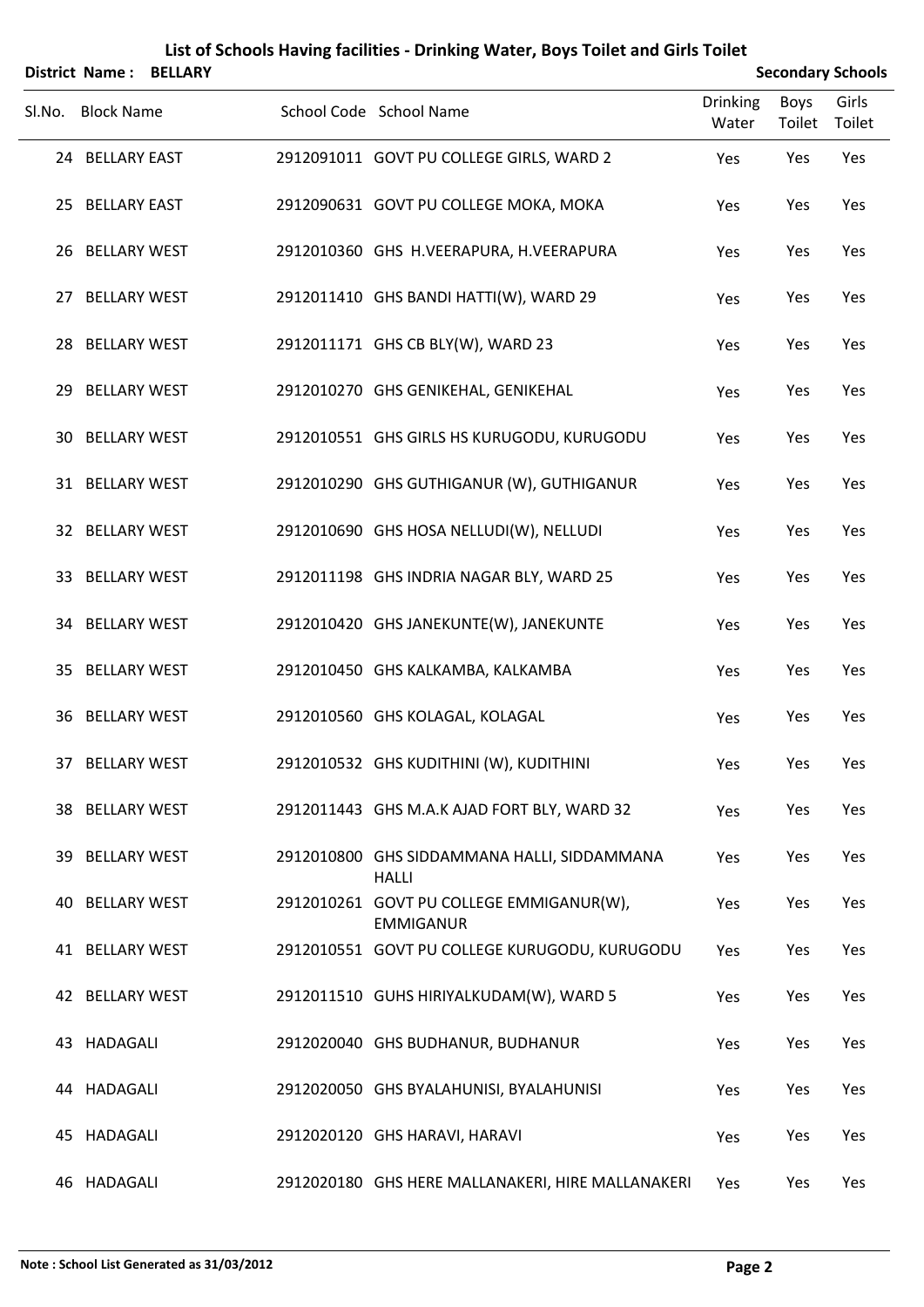|    | List of Schools Having facilities - Drinking Water, Boys Toilet and Girls Toilet |                       |  |                                                                      |                          |                |                          |  |  |  |
|----|----------------------------------------------------------------------------------|-----------------------|--|----------------------------------------------------------------------|--------------------------|----------------|--------------------------|--|--|--|
|    | <b>District Name:</b>                                                            | <b>BELLARY</b>        |  |                                                                      |                          |                | <b>Secondary Schools</b> |  |  |  |
|    | Sl.No. Block Name                                                                |                       |  | School Code School Name                                              | <b>Drinking</b><br>Water | Boys<br>Toilet | Girls<br>Toilet          |  |  |  |
|    | 47 HADAGALI                                                                      |                       |  | 2912020150 GHS HIREBANNIMATTI, HIREBANNIMATTI                        | Yes                      | Yes            | Yes                      |  |  |  |
|    | 48 HADAGALI                                                                      |                       |  | 2912020220 GHS HYARADA, HYARADA                                      | Yes                      | Yes            | Yes                      |  |  |  |
| 49 | HADAGALI                                                                         |                       |  | 2912020231 GHS ITTIGI, ITTIGI                                        | Yes                      | Yes            | Yes                      |  |  |  |
|    | 50 HADAGALI                                                                      |                       |  | 2912020310 GHS L.N.HALLI PLOT., KURUVATHI                            | Yes                      | Yes            | Yes                      |  |  |  |
|    | 51 HADAGALI                                                                      |                       |  | 2912020360 GHS M.M.VADA, MANYARA MASALAWADA                          | Yes                      | Yes            | Yes                      |  |  |  |
|    | 52 HADAGALI                                                                      |                       |  | 2912020400 GHS MIRAKORNAHALLI, NAGATHI BASAPURA                      | Yes                      | Yes            | Yes                      |  |  |  |
|    | 53 HADAGALI                                                                      |                       |  | 2912020390 GHS MYLARA, MYLARA                                        | Yes                      | Yes            | Yes                      |  |  |  |
|    | 54 HADAGALI                                                                      |                       |  | 2912020410 GHS NANDIHALLI, NANDI HALLI                               | Yes                      | Yes            | Yes                      |  |  |  |
|    | 55 HADAGALI                                                                      |                       |  | 2912020430 GHS UPANAYAKANAHALLI, SIVALINGANA<br><b>HALLI</b>         | Yes                      | Yes            | Yes                      |  |  |  |
|    | 56 HADAGALI                                                                      |                       |  | 2912020450 GHS WEST KALVI, SOVENA HALLI                              | Yes                      | Yes            | Yes                      |  |  |  |
|    | 57 HADAGALI                                                                      |                       |  | 2912020170 GHS, HIREKOLACHI, HIRE KOLACHI                            | Yes                      | Yes            | Yes                      |  |  |  |
|    | 58 HADAGALI                                                                      |                       |  | 2912020533 GOVT GPG PU COLLEGE,<br>HUVINAHADAGALI(URBAN              | Yes                      | Yes            | Yes                      |  |  |  |
|    | 59 HADAGALI                                                                      |                       |  | 2912020201 GOVT PU COLLEGE HOLALU, HOLALU                            | Yes                      | Yes            | Yes                      |  |  |  |
|    | 60 HADAGALI                                                                      |                       |  | 2912020161 GOVT PU COLLEGE VKK, H. HADAGALI, HIRE<br><b>HADAGALI</b> | Yes                      | Yes            | Yes                      |  |  |  |
|    | 61 HADAGALI                                                                      |                       |  | 2912020320 GOVT PU COLLEGE, MAGALA, MAGALA                           | Yes                      | Yes            | Yes                      |  |  |  |
|    | 62 HADAGALI                                                                      |                       |  | 2912020400 GOVT PU COLLEGE, N.BASAPURA, NAGATHI<br><b>BASAPURA</b>   | Yes                      | Yes            | Yes                      |  |  |  |
|    | 63 HADAGALI                                                                      |                       |  | 2912020440 GOVT PU COLLEGE, SOGI, SOGI                               | Yes                      | Yes            | Yes                      |  |  |  |
|    | 64 HADAGALI                                                                      |                       |  | 2912020533 GOVT SKGG PU COLLEGE,<br>HUVINAHADAGALI(URBAN             | Yes                      | Yes            | Yes                      |  |  |  |
|    | 65 HADAGALI                                                                      |                       |  | 2912020010 MMP GHS AM KERE, ADAVIMALLANAKERI                         | Yes                      | Yes            | Yes                      |  |  |  |
|    | 66 HADAGALI                                                                      |                       |  | 2912020490 SHIVASHANKARA GHS UTTANGI, UTHANGI                        | Yes                      | Yes            | Yes                      |  |  |  |
| 67 | HADAGALI                                                                         |                       |  | 2912020330 T.K. GHS MAHAJANADHA HALLI,<br>MAHAJANADHA HALLI          | Yes                      | Yes            | Yes                      |  |  |  |
| 68 |                                                                                  | HAGARIBOMMANAHALLI    |  | 2912030050 GHS ALABURU, ALABURU                                      | Yes                      | Yes            | Yes                      |  |  |  |
|    |                                                                                  | 69 HAGARIBOMMANAHALLI |  | 2912030030 GHS ANKA SAMUDRA, ANKA SAMUDRA                            | Yes                      | Yes            | Yes                      |  |  |  |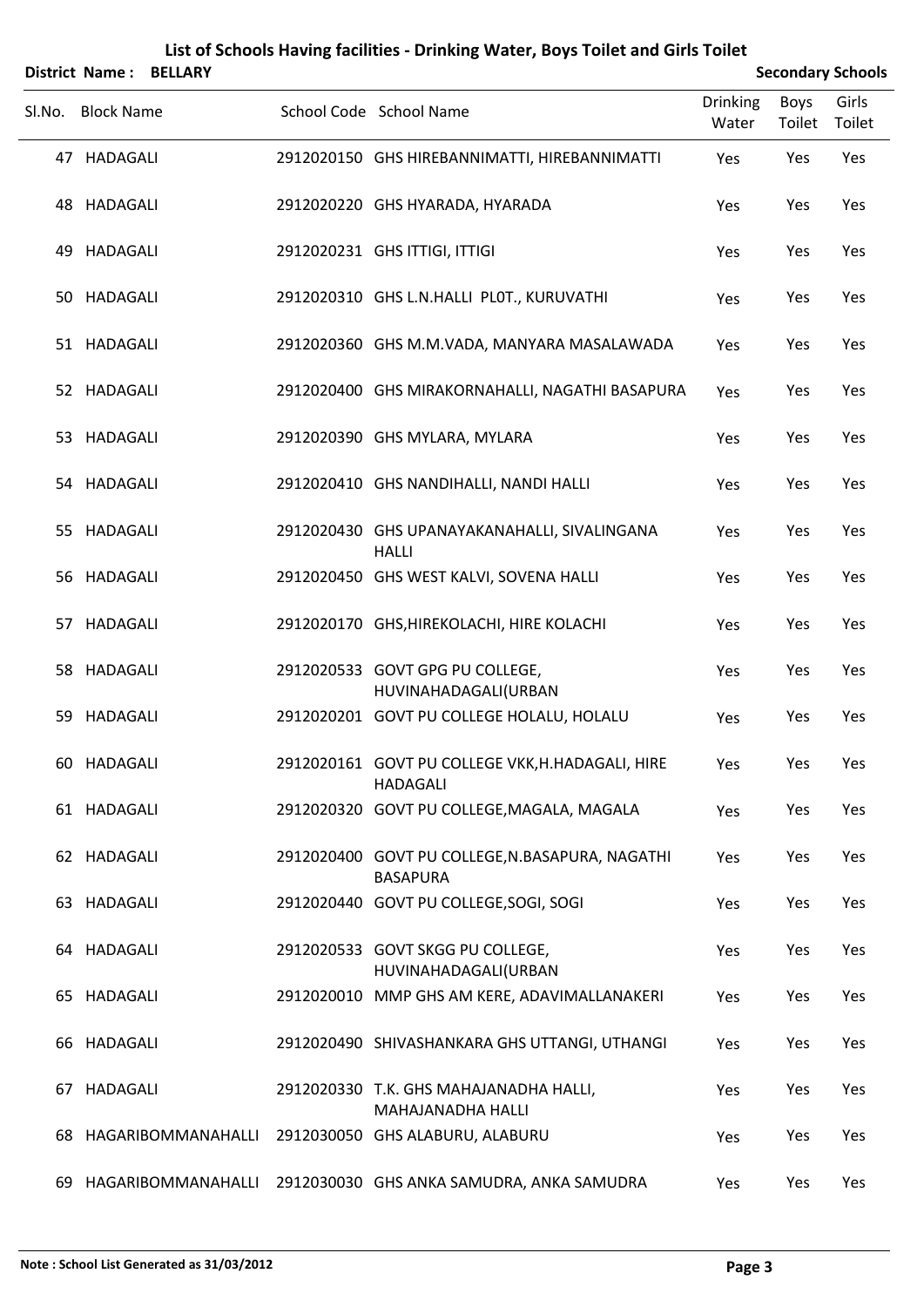|        | <b>District Name: BELLARY</b> |                                                                            |                          |                | <b>Secondary Schools</b> |
|--------|-------------------------------|----------------------------------------------------------------------------|--------------------------|----------------|--------------------------|
| SI.No. | <b>Block Name</b>             | School Code School Name                                                    | <b>Drinking</b><br>Water | Boys<br>Toilet | Girls<br>Toilet          |
|        | 70 HAGARIBOMMANAHALLI         | 2912030450 GHS B.N.M TELIGOLI, RAMESWARA BANDI                             | Yes                      | Yes            | Yes                      |
|        | 71 HAGARIBOMMANAHALLI         | 2912030090 GHS BANNIGOLA, BANNIGOLA                                        | Yes                      | Yes            | Yes                      |
|        | 72 HAGARIBOMMANAHALLI         | 2912030110 GHS BANNIKALLU, BANNIKALLU                                      | Yes                      | Yes            | Yes                      |
| 73     | HAGARIBOMMANAHALLI            | 2912030080 GHS BASARAKODU, BASARAKODU                                      | Yes                      | Yes            | Yes                      |
|        | 74 HAGARIBOMMANAHALLI         | 2912030120 GHS BYASIGIDERI, BYASIGIDERI                                    | Yes                      | Yes            | Yes                      |
| 75     | HAGARIBOMMANAHALLI            | 2912030180 GHS GADDIKERI, GADDIKERI                                        | Yes                      | Yes            | Yes                      |
| 76     | HAGARIBOMMANAHALLI            | 2912030230 GHS MAGI MAVINA HALLI, HALAGAPURA                               | Yes                      | Yes            | Yes                      |
| 77     | HAGARIBOMMANAHALLI            | 2912030360 GHS UPANAYAKANA HALLI, MARABBIHAL                               | Yes                      | Yes            | Yes                      |
| 78     | HAGARIBOMMANAHALLI            | 2912030143 GHS VALLABHA PURA, CHINTRA PALLI                                | Yes                      | Yes            | Yes                      |
| 79     | HAGARIBOMMANAHALLI            | 2912030520 GHS VATTAMMANA HALLI, VARALA HALLI                              | Yes                      | Yes            | Yes                      |
| 80     | HAGARIBOMMANAHALLI            | 2912030470 GHS, SONNA, SONNA                                               | Yes                      | Yes            | Yes                      |
|        | 81 HAGARIBOMMANAHALLI         | 2912030211 GOVT PU COLLEGE, HALE H.B.HALLI, HAGARI<br><b>BOMMANA HALLI</b> | Yes                      | Yes            | Yes                      |
|        | 82 HAGARIBOMMANAHALLI         | 2912030211 GOVT PU COLLEGE, H.B. HALLI, HAGARI<br><b>BOMMANA HALLI</b>     | Yes                      | Yes            | Yes                      |
|        |                               | 83 HAGARIBOMMANAHALLI 2912030320 GOVT PU COLLEGE, KOGALI, KOGALI           | Yes                      | Yes            | Yes                      |
|        | 84 HAGARIBOMMANAHALLI         | 2912030380 GOVT PU COLLEGE, MORIGERI, MORIGERI                             | Yes                      | Yes            | Yes                      |
|        | 85 HOSPET                     | 2912050110 GHPS DANAPURA, DANAPURA-114                                     | Yes                      | Yes            | Yes                      |
|        | 86 HOSPET                     | 2912050340 GHPS KAKUBAL, KAKUBAL                                           | Yes                      | Yes            | Yes                      |
|        | 87 HOSPET                     | 2912050783 GHS A.S.GUDI, HOSPET CMC 2                                      | Yes                      | Yes            | Yes                      |
|        | 88 HOSPET                     | 2912050030 GHS BUKKA SAGARA, BUKKA SAGARA                                  | Yes                      | Yes            | Yes                      |
|        | 89 HOSPET                     | 2912050090 GHS CHIKKAJAIGNUR, CHIKKAJAIGANUR                               | Yes                      | Yes            | Yes                      |
|        | 90 HOSPET                     | 2912050150 GHS DEVA SAMUDRA, DEVA SAMUDRA                                  | Yes                      | Yes            | Yes                      |
|        | 91 HOSPET                     | 2912050783 GHS EX-MUNICIPAL HOSPET, HOSPET CMC 2                           | Yes                      | Yes            | Yes                      |
|        | 92 HOSPET                     | 2912050170 GHS GADHIGANUR, GADHIGANUR                                      | Yes                      | Yes            | Yes                      |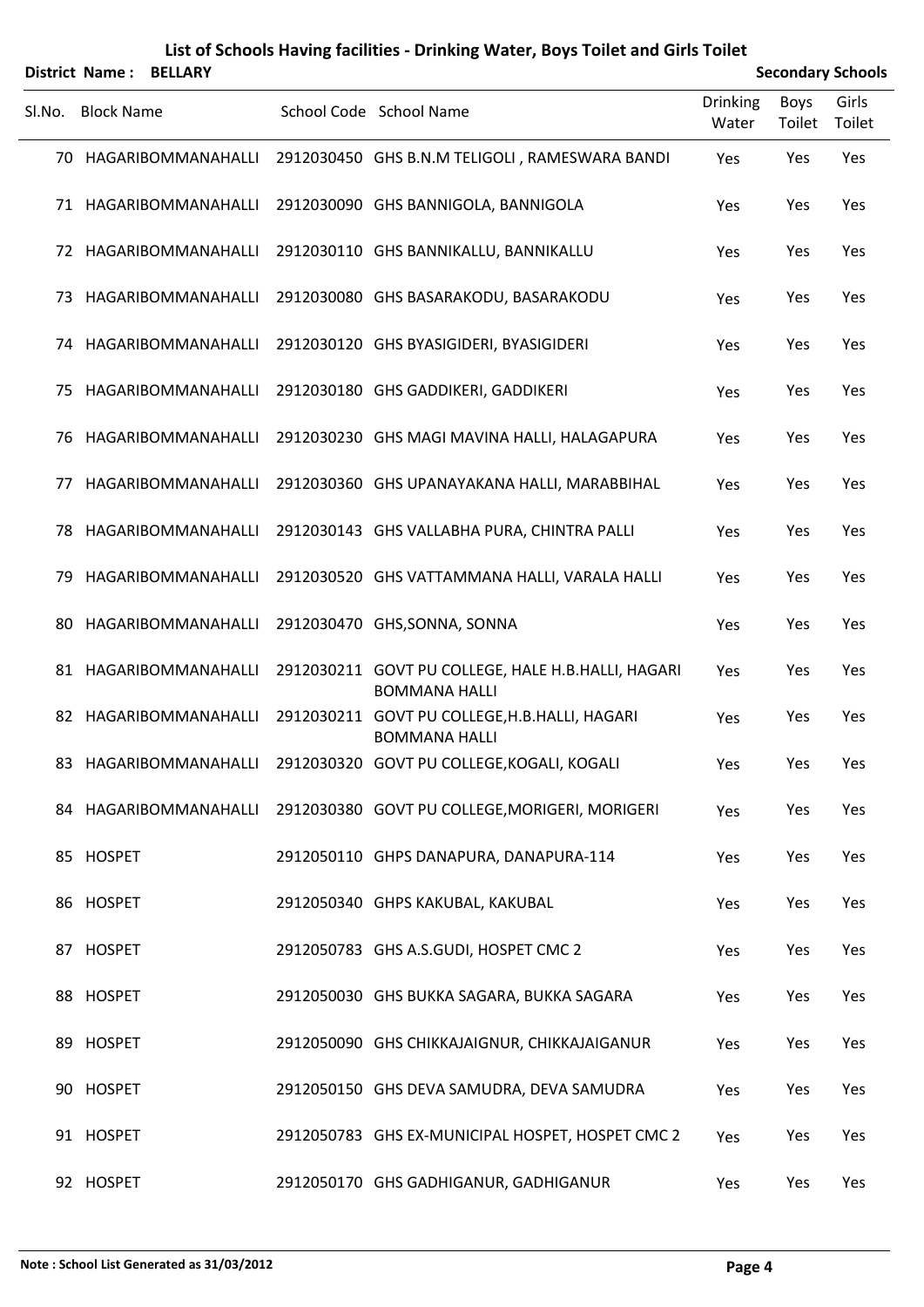|        |                   | District Name: BELLARY |                                                                     |                          | <b>Secondary Schools</b> |                 |
|--------|-------------------|------------------------|---------------------------------------------------------------------|--------------------------|--------------------------|-----------------|
| Sl.No. | <b>Block Name</b> |                        | School Code School Name                                             | <b>Drinking</b><br>Water | <b>Boys</b><br>Toilet    | Girls<br>Toilet |
|        | 93 HOSPET         |                        | 2912050784 GHS N.C.COLONY HOSPET, HOSPET CMC 2                      | Yes                      | Yes                      | Yes             |
|        | 94 HOSPET         |                        | 2912050500 GHS RAMA SAGARA, RAMA SAGARA                             | Yes                      | Yes                      | Yes             |
|        | 95 HOSPET         |                        | 2912050783 GHS S.P.M HOSPET, HOSPET CMC 2                           | Yes                      | Yes                      | Yes             |
|        | 96 HOSPET         |                        | 2912050510 GHS SRIRAMA RANGAPURA, SUGGENA HALLI                     | Yes                      | Yes                      | Yes             |
|        | 97 HOSPET         |                        | 2912050622 GOVT GIRLS HS KAMALAPURA,<br>KAMALAPURA-TP               | Yes                      | Yes                      | Yes             |
|        | 98 HOSPET         |                        | 2912050635 GOVT PU COLLEGE (GIRLS) KAMPLI, KAMPLI-<br>TMC           | Yes                      | Yes                      | Yes             |
|        | 99 HOSPET         |                        | 2912050784 GOVT PU COLLEGE CHITTAVADGI, HOSPET<br>CMC <sub>2</sub>  | Yes                      | Yes                      | Yes             |
|        | 100 HOSPET        |                        | 2912050784 GOVT PU COLLEGE GIRLS HOSPET, HOSPET<br>CMC <sub>2</sub> | Yes                      | Yes                      | Yes             |
|        | 101 HOSPET        |                        | 2912050622 GOVT PU COLLEGE KAMALAPURA,<br>KAMALAPURA-TP             | Yes                      | Yes                      | Yes             |
|        | 102 HOSPET        |                        | 2912050401 GOVT PU COLLEGE M M HALLI,<br>MARIYAMMANA HALLI          | Yes                      | Yes                      | Yes             |
|        | 103 HOSPET        |                        | 2912050784 GOVT PU COLLEGE T.B.DAM HOSPET,<br>HOSPET CMC 2          | Yes                      | Yes                      | Yes             |
|        | 104 HOSPET        |                        | 2912050635 GOVT PU COLLEGE(BOYS) KAMPLI, KAMPLI-<br><b>TMC</b>      | Yes                      | Yes                      | Yes             |
|        | 105 KUDLIGI       |                        | 2912060460 GHS, K M HALLI, KENCHA MALLANA HALLI                     | Yes                      | Yes                      | Yes             |
|        | 106 KUDLIGI       |                        | 2912060070 GHS BADE LADUKU, BADE LADUKU                             | Yes                      | Yes                      | Yes             |
|        | 107 KUDLIGI       |                        | 2912060570 GHS BOYS C.J.HALLI, MAKA NADAKU                          | Yes                      | Yes                      | Yes             |
|        | 108 KUDLIGI       |                        | 2912060120 GHS BYLA THUMBARAGUDHI, BYLA<br>THUMBARAGUDHI            | Yes                      | Yes                      | Yes             |
|        | 109 KUDLIGI       |                        | 2912060680 GHS C.S.PURA RAMADURGA, RAMA DURGA                       | Yes                      | Yes                      | Yes             |
|        | 110 KUDLIGI       |                        | 2912060170 GHS CHOUDAPURA, CHOUDAPURA                               | Yes                      | Yes                      | Yes             |
|        | 111 KUDLIGI       |                        | 2912060570 GHS GIRLS C.J. HALLI, MAKA NADAKU                        | Yes                      | Yes                      | Yes             |
|        | 112 KUDLIGI       |                        | 2912060503 GHS GIRLS, KOTTUR, KOTTUR                                | Yes                      | Yes                      | Yes             |
|        | 113 KUDLIGI       |                        | 2912060291 GHS GIRLS, HOSALLI, HOSALLI                              | Yes                      | Yes                      | Yes             |
|        | 114 KUDLIGI       |                        | 2912060270 GHS HIRE HEGGEDAL, HIRE HEGGEDAL                         | Yes                      | Yes                      | Yes             |
|        | 115 KUDLIGI       |                        | 2912060260 GHS HIRE KUMBALA KUNTE, HIRE KUMBALA                     | Yes                      | Yes                      | Yes             |

KUNTE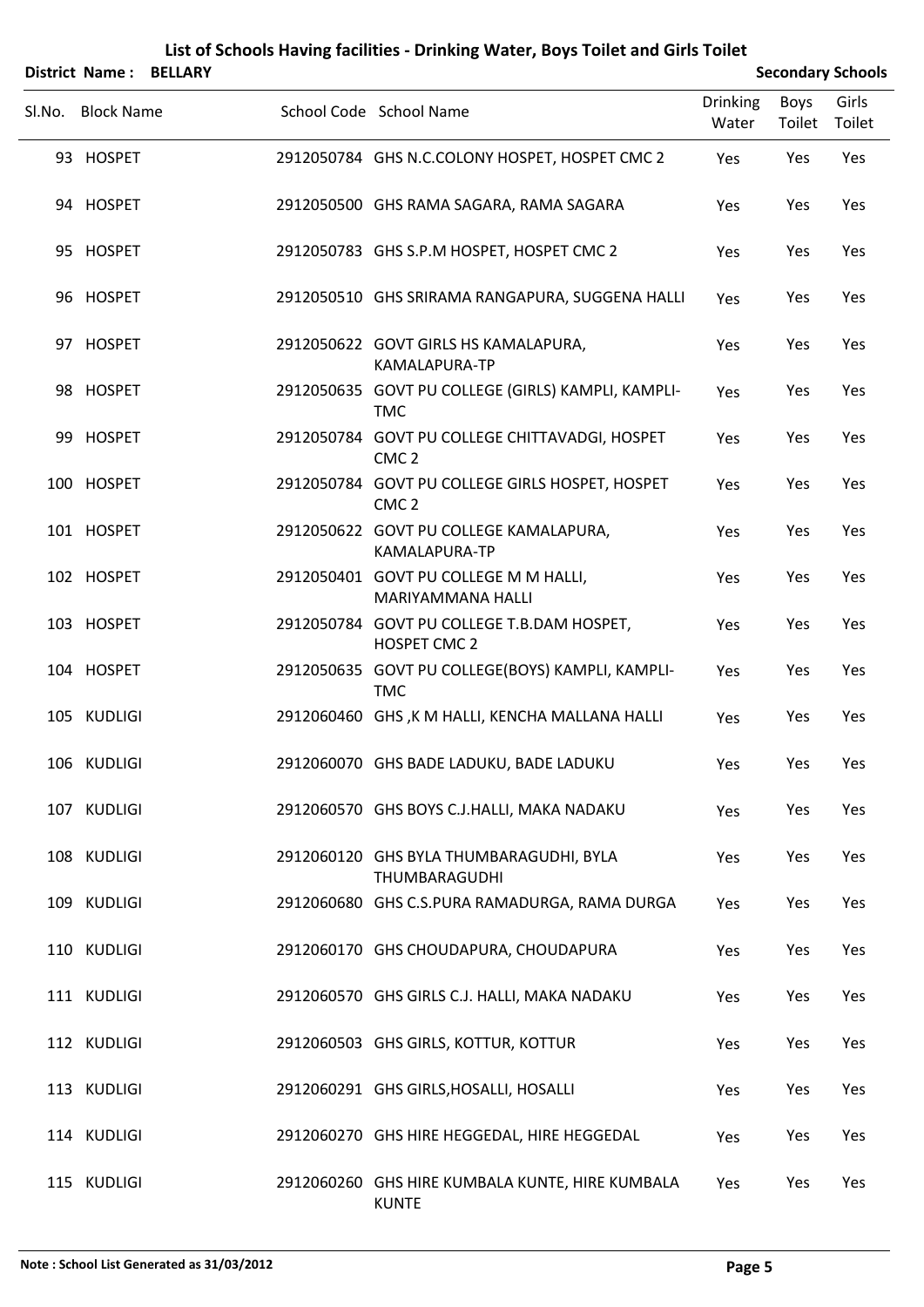|        | <b>District Name:</b> | <b>BELLARY</b> |                                                                 | <b>Secondary Schools</b> |                       |                 |
|--------|-----------------------|----------------|-----------------------------------------------------------------|--------------------------|-----------------------|-----------------|
| Sl.No. | <b>Block Name</b>     |                | School Code School Name                                         | <b>Drinking</b><br>Water | <b>Boys</b><br>Toilet | Girls<br>Toilet |
|        | 116 KUDLIGI           |                | 2912060340 GHS HYALA, HYALYA                                    | Yes                      | Yes                   | Yes             |
|        | 117 KUDLIGI           |                | 2912060430 GHS KANDAGALLU, KANDAGALLU                           | Yes                      | Yes                   | Yes             |
|        | 118 KUDLIGI           |                | 2912060600 GHS M B AYYANA HALLI, M.B.AYYANA HALLI               | Yes                      | Yes                   | Yes             |
|        | 119 KUDLIGI           |                | 2912060650 GHS NIMBALAGERI, NIMBALAGERI                         | Yes                      | Yes                   | Yes             |
|        | 120 KUDLIGI           |                | 2912060670 GHS POOJARA HALLI, POOJARA HALLI                     | Yes                      | Yes                   | Yes             |
|        | 121 KUDLIGI           |                | 2912060200 GHS RAMA SAGARA HATTI, GANDA<br><b>BOMMANA HALLI</b> | Yes                      | Yes                   | Yes             |
|        | 122 KUDLIGI           |                | 2912060730 GHS SOOLADHA HALLI, SOOLADHA HALLI                   | Yes                      | Yes                   | Yes             |
|        | 123 KUDLIGI           |                | 2912060321 GHS THAYAKANA HALLI, HUDEM                           | Yes                      | Yes                   | Yes             |
|        | 124 KUDLIGI           |                | 2912060770 GHS THIMMALAPURA, THIMMALA PURA                      | Yes                      | Yes                   | Yes             |
|        | 125 KUDLIGI           |                | 2912060524 GOVT PU COLLEGE KUDLIGI, KUDLIGI                     | Yes                      | Yes                   | Yes             |
|        | 126 KUDLIGI           |                | 2912060503 GOVT PU COLLEGE(BOYS), KOTTUR, KOTTUR                | Yes                      | Yes                   | Yes             |
|        | 127 KUDLIGI           |                | 2912060221 GOVT PU COLLEGE, GUDEKOTE, GUDEKOTE                  | Yes                      | Yes                   | Yes             |
|        | 128 KUDLIGI           |                | 2912060524 GUHS KUDLIGI, KUDLIGI                                | Yes                      | Yes                   | Yes             |
|        | 129 SANDUR            |                | 2912070420 GHS BOMMA GATTA, BOMMA GATTA                         | Yes                      | Yes                   | Yes             |
|        | 130 SANDUR            |                | 2912070320 GHS DODDA ANTHAPURA, DODDA<br><b>ANTHAPURA</b>       | Yes                      | Yes                   | Yes             |
|        | 131 SANDUR            |                | 2912070330 GHS DONIMALI, DONIMALAI                              | Yes                      | Yes                   | Yes             |
|        | 132 SANDUR            |                | 2912070740 GHS HOSA DAROJI, HOSA DAROJI                         | Yes                      | Yes                   | Yes             |
|        | 133 SANDUR            |                | 2912070100 GHS KRISHNA NAGARA, KRISHNA NAGARA                   | Yes                      | Yes                   | Yes             |
|        | 134 SANDUR            |                | 2912070590 GHS LAKSHMIPURA, LAKSHMIPURA                         | Yes                      | Yes                   | Yes             |
|        | 135 SANDUR            |                | 2912070040 GHS M.TUMBURAGUDI, OBALAPURA-S.                      | Yes                      | Yes                   | Yes             |
|        | 136 SANDUR            |                | 2912070230 GHS THALURU, THALURU                                 | Yes                      | Yes                   | Yes             |
|        | 137 SANDUR            |                | 2912070281 GHS THORANAGALLU, THORANAGALLU                       | Yes                      | Yes                   | Yes             |
|        | 138 SANDUR            |                | 2912070540 GHS U.RAJAPURA, RAJAPURA                             | Yes                      | Yes                   | Yes             |